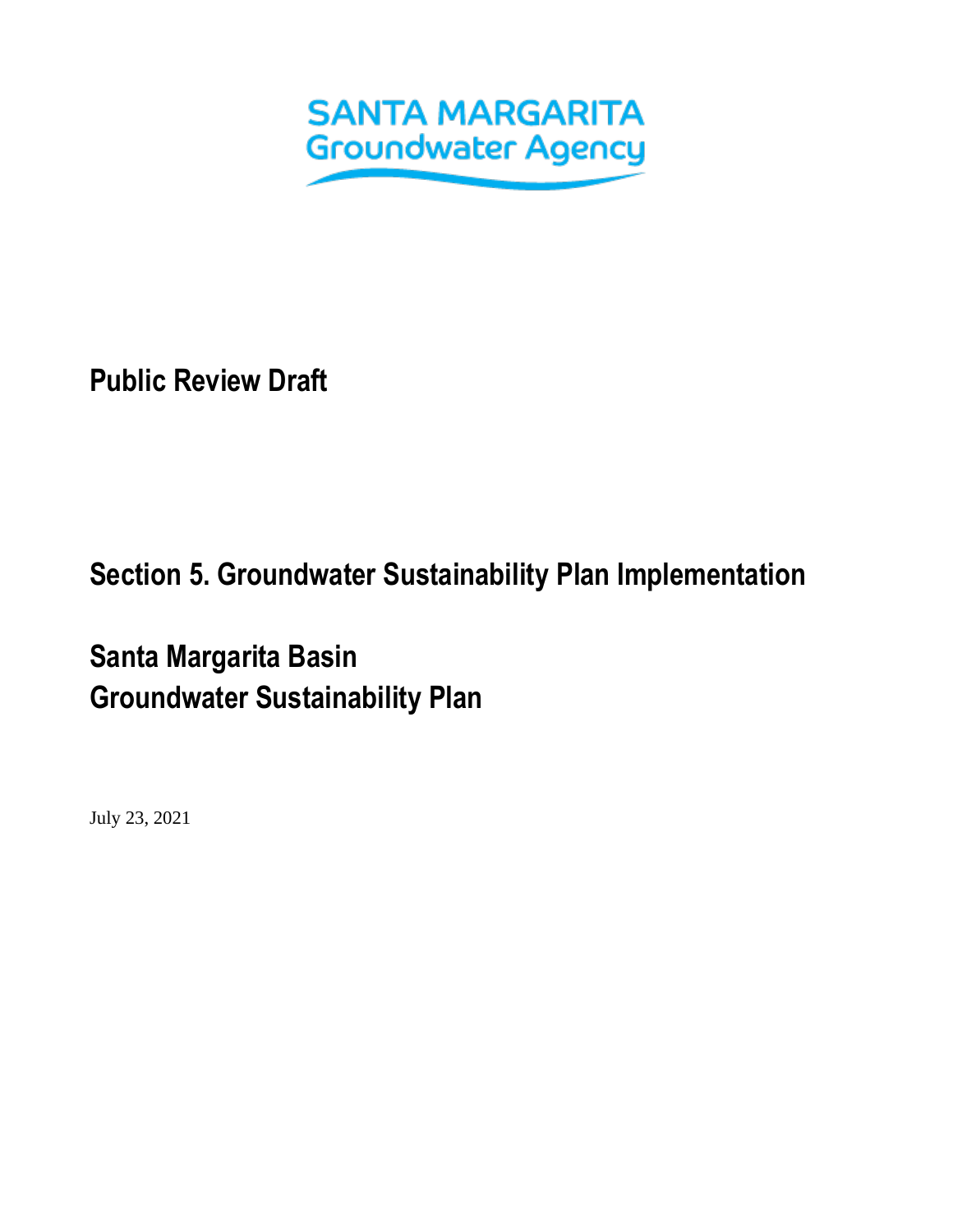# **Contents**

| 5 |                                                                                                                                                                           |          |
|---|---------------------------------------------------------------------------------------------------------------------------------------------------------------------------|----------|
|   | Implementation Activity 1: Agency Membership and Funding Structure Evaluation  5-3<br>5.1<br>Implementation Activity 2: Administrative and Business Operations 5-3<br>5.2 |          |
|   | 5.3                                                                                                                                                                       |          |
|   | 5.3.1                                                                                                                                                                     |          |
|   |                                                                                                                                                                           |          |
|   | 5.4                                                                                                                                                                       |          |
|   | 5.4.1                                                                                                                                                                     |          |
|   |                                                                                                                                                                           |          |
|   | 5.5<br>Implementation Activity 5: Implement Groundwater Extraction Metering for Non-De                                                                                    | $5-6$    |
|   | Implementation Activity 6: Address Hydrogeologic Conceptual Model, Groundwater<br>5.6                                                                                     |          |
|   | 5.6.1                                                                                                                                                                     | $.5 - 7$ |
|   |                                                                                                                                                                           |          |
|   | 5.7<br>Implementation Activity 8: Evaluate, Prioritize, and Refine Projects and Management<br>5.8                                                                         |          |
|   |                                                                                                                                                                           |          |
|   | 5.9                                                                                                                                                                       |          |
|   | 5.10                                                                                                                                                                      |          |

# **Figures**

### **Tables**

| Table 5-1. Estimated Santa Margarita Groundwater Agency 5-Year Costs For GSP Implementation by Major |  |  |  |
|------------------------------------------------------------------------------------------------------|--|--|--|
|                                                                                                      |  |  |  |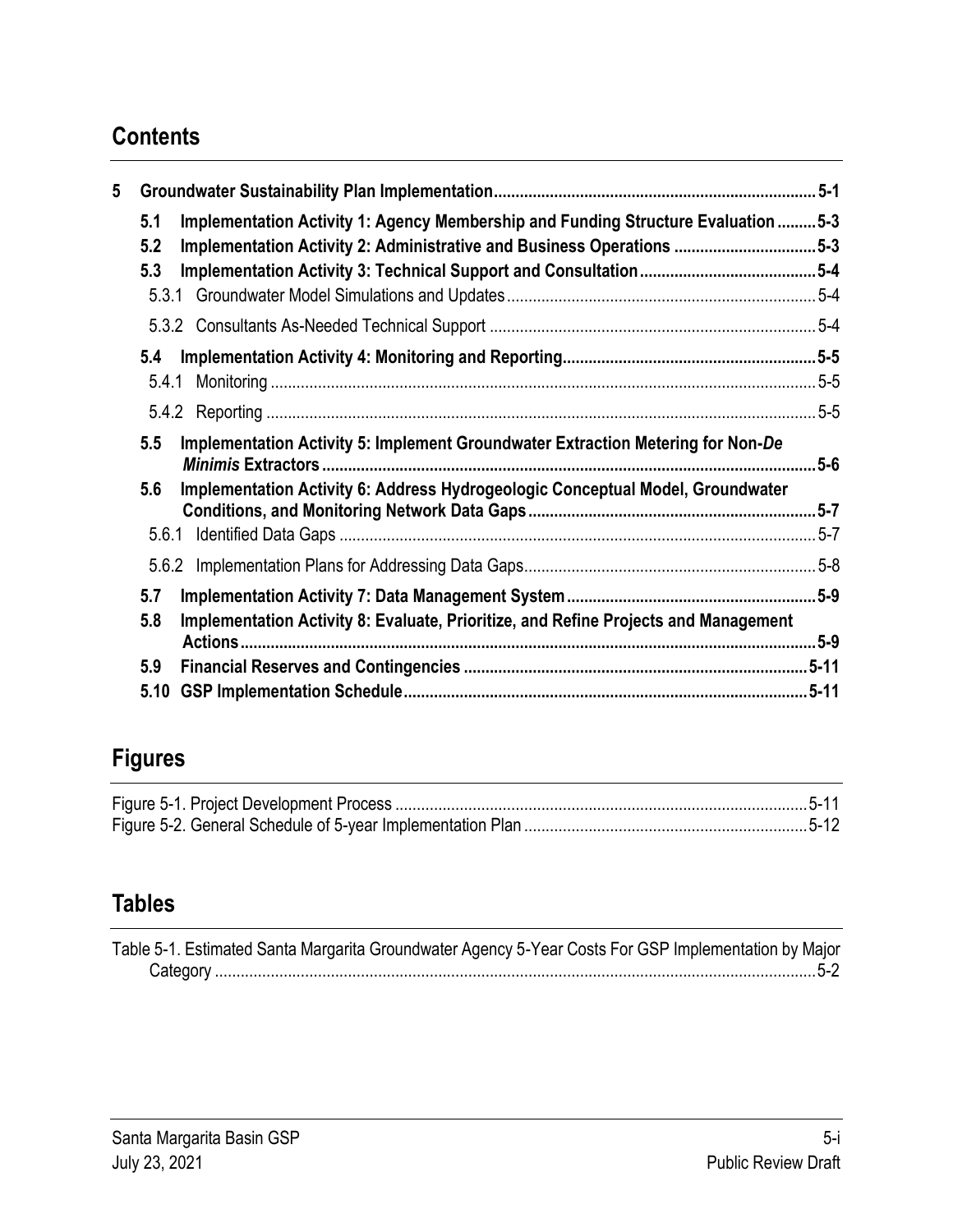# **Acronyms & Abbreviations**

| DMSdata management system                    |
|----------------------------------------------|
|                                              |
| DWR California Department of Water Resources |
| GSPGroundwater Sustainability Plan           |
| JPAJoint Powers Agreement                    |
| MGA Santa Cruz Mid-County Groundwater Agency |
| MHA Mount Hermon Association                 |
| RMPrepresentative monitoring point           |
| SGMA Sustainable Groundwater Management Act  |
| SLVWD San Lorenzo Valley Water District      |
| SMCsustainable management criteria           |
| SMGWA Santa Margarita Groundwater Agency     |
| SVWDScotts Valley Water District             |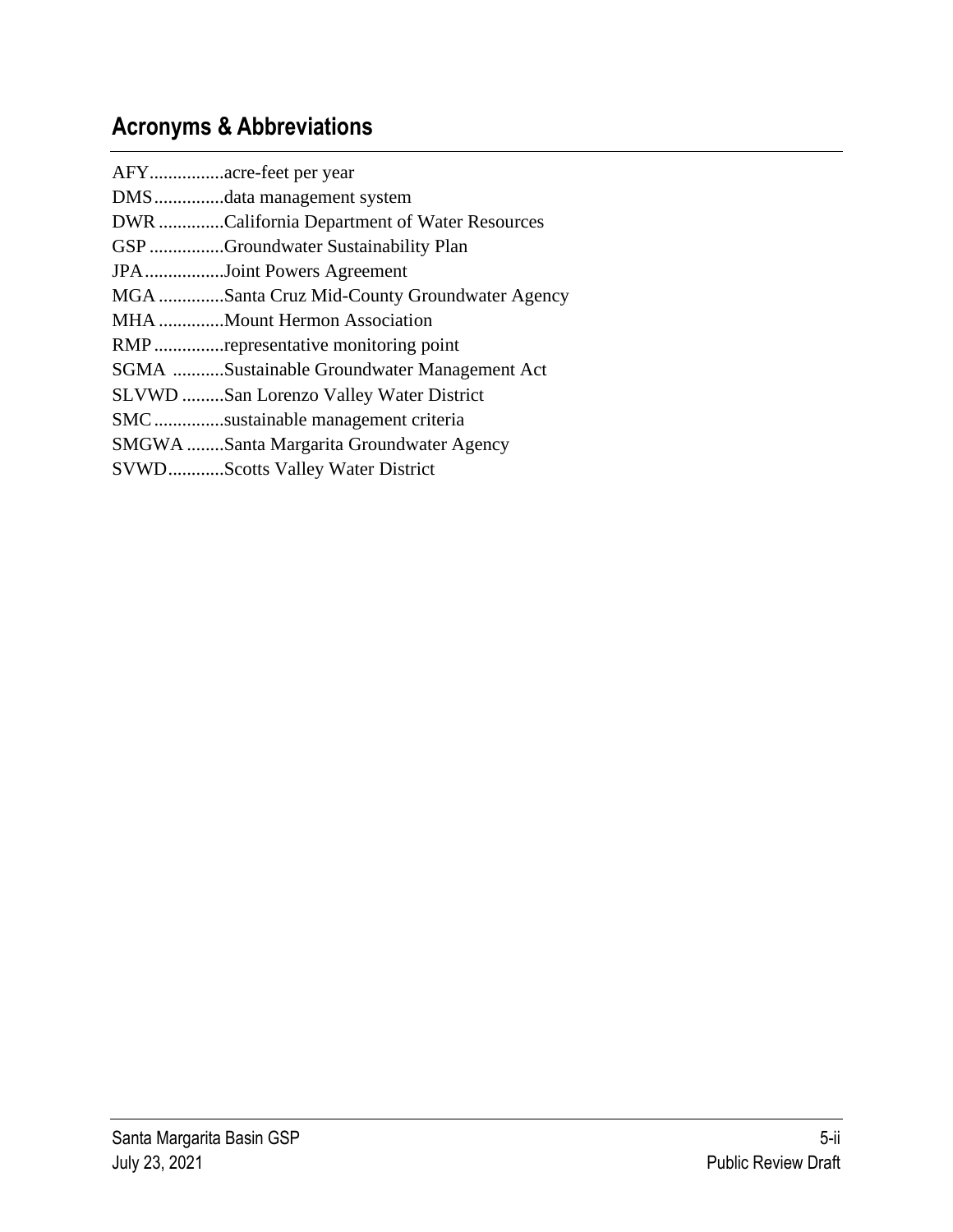# <span id="page-3-0"></span>**5 GROUNDWATER SUSTAINABILITY PLAN IMPLEMENTATION**

This section describes how the Santa Margarita Groundwater Agency (SMGWA) Groundwater Sustainability Plan (GSP) will be implemented. It serves as an initial roadmap for addressing GSP implementation activities between 2022 and 2042 but focuses on implementation activities to be completed between 2022 and 2026, prior to the GSP's first 5-year update. It also provides an estimate of the cost to implement the GSP over the next 5 years [\(Table 5-1\)](#page-4-0) and how the SMGWA plans to meet those costs.

In [Table 5-1](#page-4-0) annual costs are multiplied by 5 to arrive at the 5-year cost that is included in the total. Annual costs are directly related to work that needs to be done consistently to meet the requirements of SGMA. Items listed as lump sum are one-time costs that are not multiplied and are carried forward to the total 5-year cost. Annualized costs over the 5-year period are also provided in [Table 5-1.](#page-4-0) It is important to note that not all lump sum costs will be required in the first year of the 5-year implementation period, but for budgeting purposes, are anticipated before the first GSP 5-year update.

This implementation plan is based on the current understanding of Basin conditions described in Section 2, the monitoring networks summarized in Section 3, and potential projects and management actions for achieving groundwater sustainability described in Section 4. Understanding of groundwater conditions and the specific details of projects and management actions will evolve over time based on future data collection, model analysis, and stakeholder input. New understanding about the Basin and how it responds to implemented projects and management actions may change the course of SMGWA activities, which is the reason why this section focuses on the next 5 years.

Each of the line items in [Table 5-1](#page-4-0) correspond to the 8 GSP implementation activities described in the subsections that follow.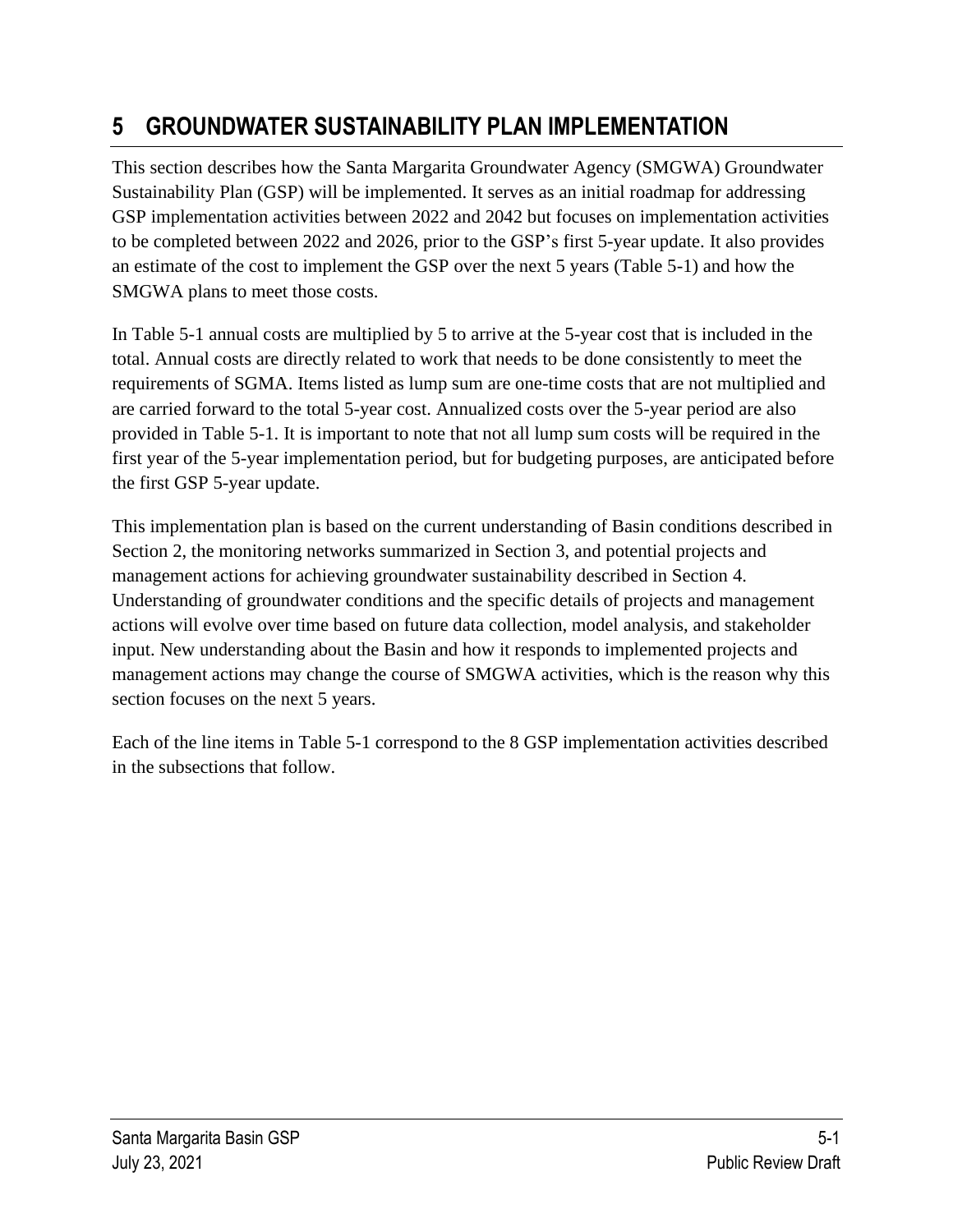#### <span id="page-4-0"></span>Table 5-1. Estimated Santa Margarita Groundwater Agency 5-Year Costs For GSP Implementation by Major Category

| <b>Activity</b> | <b>Budget Categories and Tasks</b>                                                                 | Annual<br>Cost                                                                       | Lump<br><b>Sum Items</b> | 5-year<br><b>Total</b> | Annualized<br>Cost<br>(5 years) |  |  |
|-----------------|----------------------------------------------------------------------------------------------------|--------------------------------------------------------------------------------------|--------------------------|------------------------|---------------------------------|--|--|
| $\mathbf{1}$    | <b>Agency Membership and Funding Structure</b><br><b>Evaluation</b>                                | To be accomplished in Fiscal Year 2022 and included in<br>Fiscal Year 2022 budget    |                          |                        |                                 |  |  |
|                 | <b>Administrative and Business Operations</b>                                                      |                                                                                      |                          |                        |                                 |  |  |
|                 | Administrative and Planning Coordination                                                           | \$100,000                                                                            | \$0                      | \$500,000              | \$100,000                       |  |  |
|                 | <b>Treasurer Services</b>                                                                          | \$10,000                                                                             | \$0                      | \$50,000               | \$10,000                        |  |  |
|                 | <b>Legal Services</b>                                                                              | \$12,000                                                                             | \$0                      | \$60,000               | \$12,000                        |  |  |
|                 | Communication and Outreach                                                                         | \$20,000                                                                             | \$0                      | \$100,000              | \$20,000                        |  |  |
| $\overline{2}$  | <b>Audit Services</b>                                                                              | \$9,000                                                                              | \$0                      | \$45,000               | \$9,000                         |  |  |
|                 | Software and Licenses                                                                              | \$2,500                                                                              | \$0                      | \$12,500               | \$2,500                         |  |  |
|                 | Memberships                                                                                        | \$2,100                                                                              | \$0                      | \$10,500               | \$2,100                         |  |  |
|                 | Meetings and Travel                                                                                | \$5,000                                                                              | \$0                      | \$25,000               | \$5,000                         |  |  |
|                 | Insurance                                                                                          | \$1,200                                                                              | \$0                      | \$6,000                | \$1,200                         |  |  |
|                 | Supplies and Equipment                                                                             | \$1,000                                                                              | \$0                      | \$5,000                | \$1,000                         |  |  |
|                 | <b>Technical Support and Consultation</b>                                                          |                                                                                      |                          |                        |                                 |  |  |
| $\mathfrak{Z}$  | Groundwater Model Simulations and Updates                                                          | \$15,000                                                                             | \$0                      | \$75,000               | \$15,000                        |  |  |
|                 | <b>Consultants As-Needed Technical Support</b>                                                     | \$15,000                                                                             | \$0                      | \$75,000               | \$15,000                        |  |  |
|                 | <b>Monitoring &amp; Reporting</b>                                                                  |                                                                                      |                          |                        |                                 |  |  |
|                 | Groundwater Level Monitoring                                                                       | \$8,000                                                                              | \$0                      | \$40,000               | \$8,000                         |  |  |
|                 | Interconnected Surface Water Monitoring: Streamflow                                                | \$40,000                                                                             | \$0                      | \$200,000              | \$40,000                        |  |  |
| $\overline{4}$  | Interconnected Surface Water Monitoring: 5-Year<br><b>Vegetation Vigor</b>                         | \$0                                                                                  | \$5,000                  | \$5,000                | \$1,000                         |  |  |
|                 | Interconnected Surface Water Monitoring: GDE<br>Monitoring                                         | \$5,000                                                                              | 0                        | \$25,000               | \$5,000                         |  |  |
|                 | <b>Annual Reports</b>                                                                              | \$45,000                                                                             | \$0                      | \$225,000              | \$45,000                        |  |  |
|                 | GSP 5-year Update                                                                                  | \$0                                                                                  | \$100,000                | \$100,000              | \$20,000                        |  |  |
| 5               | Non-De Minimis Metering Program                                                                    | \$2,000                                                                              | \$5,000                  | \$15,000               | \$3,000                         |  |  |
| 6               | Address Hydrogeological Conceptual Model, Groundwater Conditions, and Monitoring Network Data Gaps |                                                                                      |                          |                        |                                 |  |  |
|                 | Streamflow Gauge on Carbonera Creek                                                                | \$0                                                                                  | \$15,000                 | \$15,000               | \$3,000                         |  |  |
| $\overline{7}$  | <b>Data Management System</b>                                                                      | \$40,000                                                                             | \$0                      | \$200,000              | \$40,000                        |  |  |
| 8               | Evaluate, Prioritize, and Refine Projects and<br><b>Management Actions</b>                         | Funded by individual agencies sponsoring specific<br>projects and management actions |                          |                        |                                 |  |  |
|                 | Contingency (10%)                                                                                  | \$33,280                                                                             | \$12,500                 | \$178,900              | \$35,780                        |  |  |
|                 | <b>TOTAL</b>                                                                                       | \$366,080                                                                            | \$137,500                | \$1,967,900            | \$393,580                       |  |  |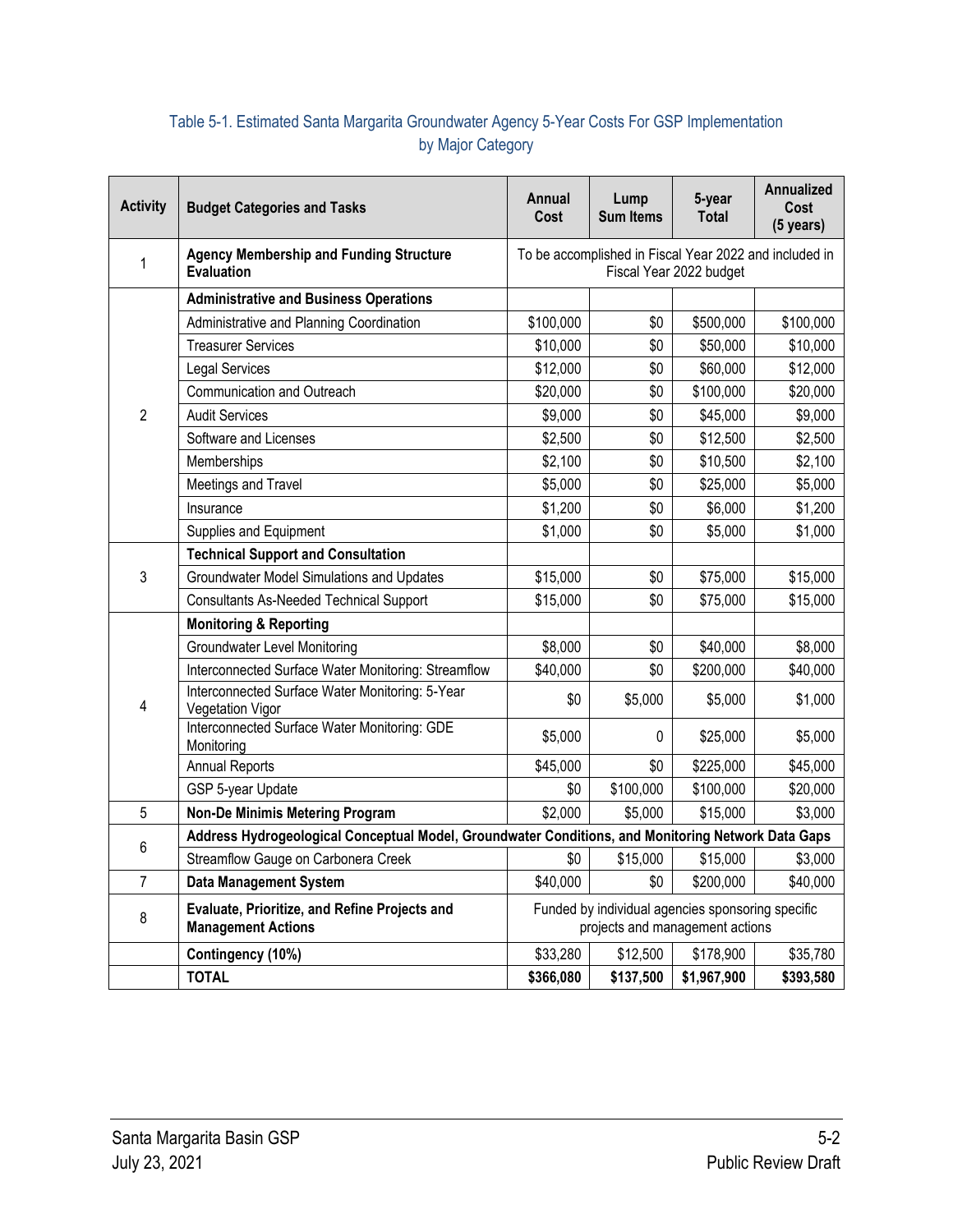## <span id="page-5-0"></span>**5.1 Implementation Activity 1: Agency Membership and Funding Structure Evaluation**

The SMGWA is organized as a Joint Powers Agency (JPA) by and between 3 public agencies: San Lorenzo Valley Water District (SLVWD), the Scotts Valley Water District (SVWD) and the County of Santa Cruz. The water districts are the Basin's principal water purveyors, while the County oversees the well permitting process and represents non-municipal pumpers. The SMGWA member agencies agreed to jointly develop this GSP and fund the required activities during the GSP development period. However, it is appropriate and prudent for the SMGWA to evaluate expanding the agency's membership and funding structure. This activity will determine the most effective and equitable approach going forward with GSP implementation starting after the GSP is submitted to DWR by January 31, 2022. No budget is included in [Table 5-1](#page-4-0) for staff costs related to evaluating changes to agency membership and funding structure because it is anticipated that the activity will be completed in Fiscal Year 2022 and funded under the approved Fiscal Year 2022 budget.

## <span id="page-5-1"></span>**5.2 Implementation Activity 2: Administrative and Business Operations**

This category includes various activities in support of the SMGWA, including administrative and planning coordination, Board support, legal and audit services, communication and outreach, and miscellaneous services and supplies. Estimated costs to cover these expenses are provided in [Table 5-1.](#page-4-0)

This category broadly includes various management, planning and programmatic support tasks to the SMGWA for ongoing GSP and SGMA related requirements. The SMGWA has used a collaborative staffing model since it was formed in 2017 whereby cooperating agencies participating in Basin management through the SMGWA do so as part of their internal budgets and not that of the SMGWA. Staff from cooperating agencies provide leadership, management, and administrative and support services to the agency. For the SMGWA to fund agency staff time, the SMGWA bylaws would need to be revised.

Outside vendors and consultants are retained to perform specialized activities such as technical work, legal counsel, financial audit, facilitation, public outreach, and grant administration. As the SMGWA shifts from GSP development into implementation starting in 2022, administrative support needs will be evaluated to determine the appropriate level of service and structure. It is anticipated staffing needs will be assessed annually during the early years of GSP implementation as a better understanding of the agency's needs is developed.

The SLVWD Finance Manager has been appointed and continues to serve as SMGWA Treasurer and is responsible for the financial and accounting activities of the SMGWA. The SVWD has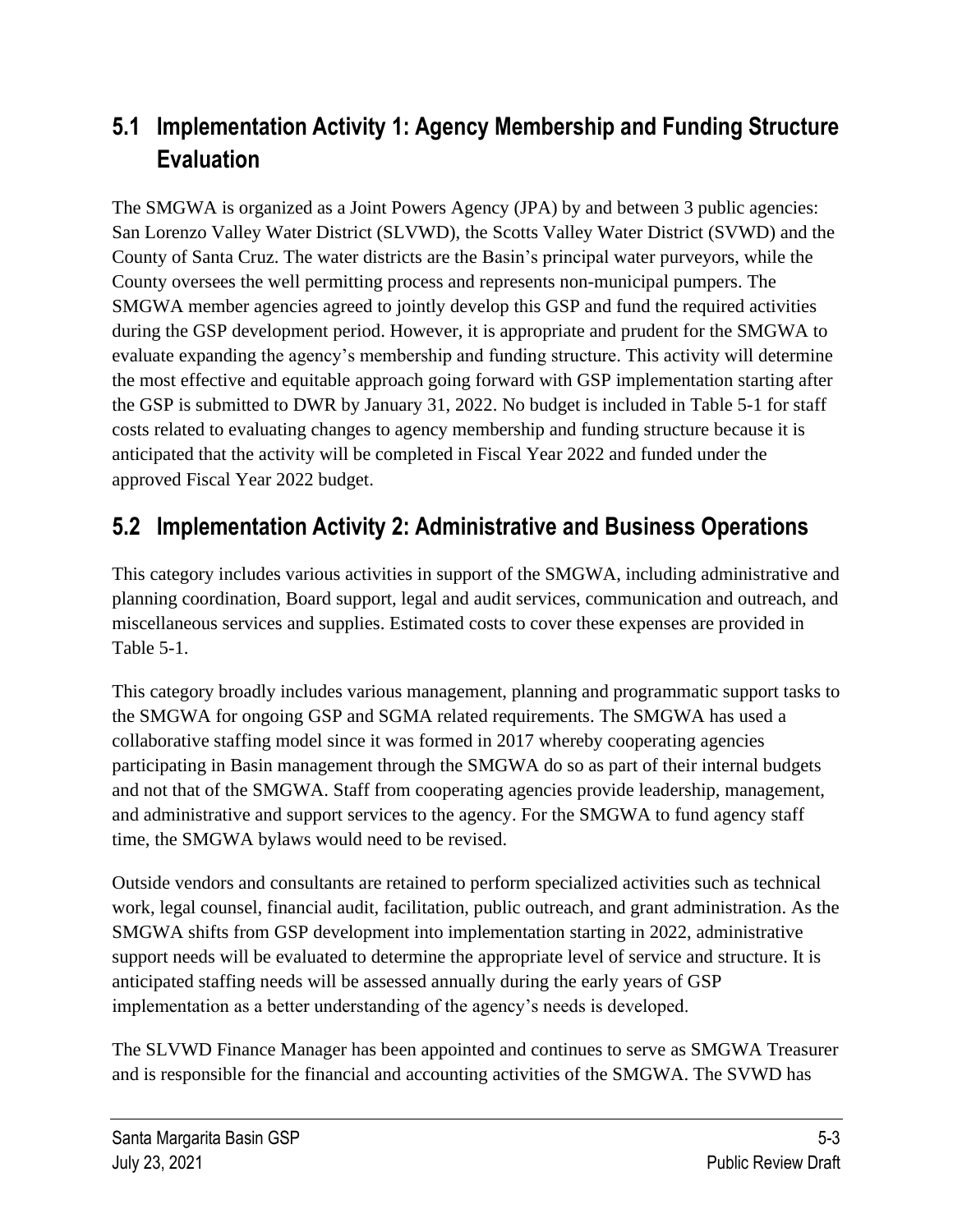been providing administrative staff support to SMGWA with a half-time employee position designated for this purpose. Considering that in the future, the scope and frequency of activities for the agency will change notably, the appropriate level and method of providing administrative services will need to be assessed.

Community outreach activities will also transition from awareness building and education about SGMA, SMGWA, and the Basin, to providing more routine updates on the implementation efforts of the GSP and communication on Basin conditions. Some of the activities can be achieved under the administration function while others require subject matter expert services.

# <span id="page-6-0"></span>**5.3 Implementation Activity 3: Technical Support and Consultation**

This category includes activities by technical consultants in support of implementing the GSP. It includes ongoing improvements and use of the groundwater model to evaluate impacts from projects and management actions on groundwater conditions, and as needed-technical support not related to the groundwater model. Estimated costs to cover these tasks are presented in [Table](#page-4-0)  [5-1.](#page-4-0)

### <span id="page-6-1"></span>**5.3.1 Groundwater Model Simulations and Updates**

The Basin groundwater model helps inform development of projects and management activities, and ongoing performance assessment of the GSP's sustainable management criteria (SMC). Periodic updates to the groundwater model are required to continue to refine and improve its capabilities and maintain ongoing functionality. This includes incorporating new model tools and features, aquifer parameters, refining of climate change projections, and related work to support ongoing simulations of projects and management actions. The estimated cost of this task is provided in [Table 5-1.](#page-4-0)

### <span id="page-6-2"></span>**5.3.2 Consultants As-Needed Technical Support**

It is anticipated the SMGWA will have a need for technical support to inform Basin management. The estimated \$15,000 per year for this activity included in [Table 5-1](#page-4-0) covers general as-needed costs that are not project specific. Examples of as-needed support include assistance with the data management system (DMS), collate and upload seasonal high and low (at a minimum) groundwater elevation data to the online SGMA portal as required by the SGMA, periodic SMGWA requests for information, attending SMGWA Board meetings when requested, and providing ongoing updates on SGMA related activities by the DWR and others.

There may be times when a defined project requires consultant support. Specific needs beyond what is included in the 5-year budget provided in [Table 5-1](#page-4-0) are yet to be identified and are not included in the budget. Examples of technical consultant support for potential future projects are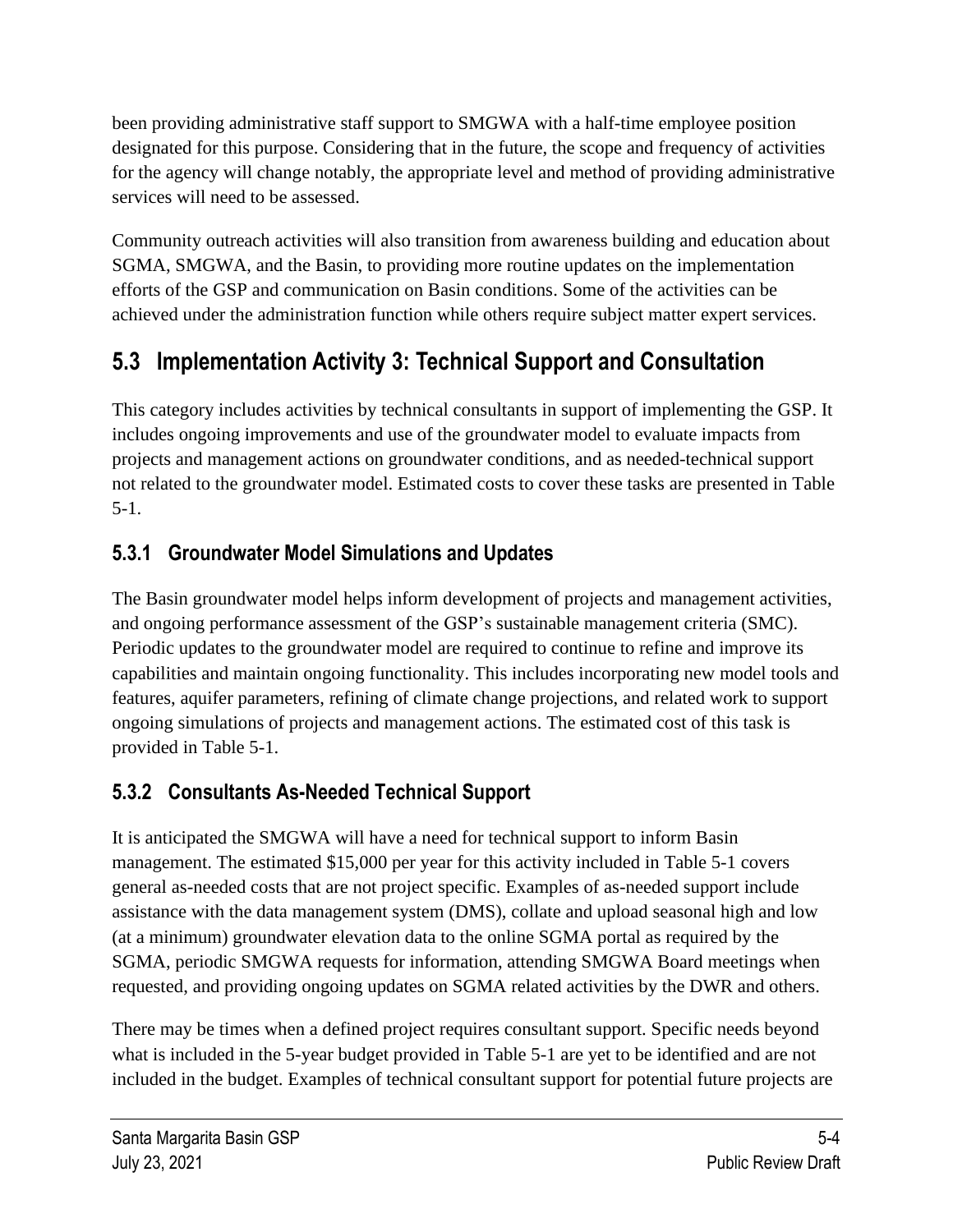hydrogeologic technical support (not groundwater model specific), economic (e.g., cost-benefit analysis), programmatic assessment of funding mechanisms, supplemental studies to address data gaps, vulnerability assessments for climate change, and additional assessment of managed aquifer recharge opportunities.

# <span id="page-7-0"></span>**5.4 Implementation Activity 4: Monitoring and Reporting**

One of the primary ongoing functions of GSP implementation is data collection and its evaluation, comparison of data against SMC, and reporting of groundwater conditions. The SMGWA will either contract consultants, negotiate agreements with agencies, and/or hire staff to implement the GSP's monitoring and reporting tasks. Cooperating agencies will provide the monitoring data they collect from their existing monitoring networks as part of their ongoing operations. Costs for monitoring and reporting are included in [Table 5-1.](#page-4-0)

### <span id="page-7-1"></span>**5.4.1 Monitoring**

The SMGWA's monitoring program is described in Section 3.3. Individual member agencies will continue to collect the same data from their monitoring networks as they have prior to the GSP to inform management and operation of their respective water supplies. It likely that costs resulting from improvements to or expansion of existing monitoring networks necessary to evaluate progress towards sustainability, or otherwise added at the request of the SMGWA, will be funded by the SMGWA.

Groundwater level, groundwater quality, extraction, streamflow, and rainfall data collected by cooperating agencies will be uploaded semi-annually to the DMS described in Section [5.7.](#page-11-0) Data stored in the DMS will be downloaded by the consultant or SMGWA staff preparing the annual report and summarized in the required tables and figures to demonstrate that progress is being made toward sustainability in the Basin, as defined in Section 3. Cooperating agency uploads to the DMS will be coordinated with the requirement under SGMA for SMGWA to upload, at a minimum, seasonal high and low groundwater elevation data to the SGMA portal by January 1 and July 1 of each year.

### <span id="page-7-2"></span>**5.4.2 Reporting**

SGMA regulations require that the SMGWA submit regular reports to DWR documenting Basin conditions and progress toward sustainability. The costs to prepare the required reports are included in [Table 5-1](#page-4-0) and described below.

• **Annual Reports.** In accordance with SGMA Regulation §356.2, annual reports will be submitted to DWR starting on April 1, 2022. The purpose of the report is to provide monitoring and total groundwater use data to DWR, compare monitoring data to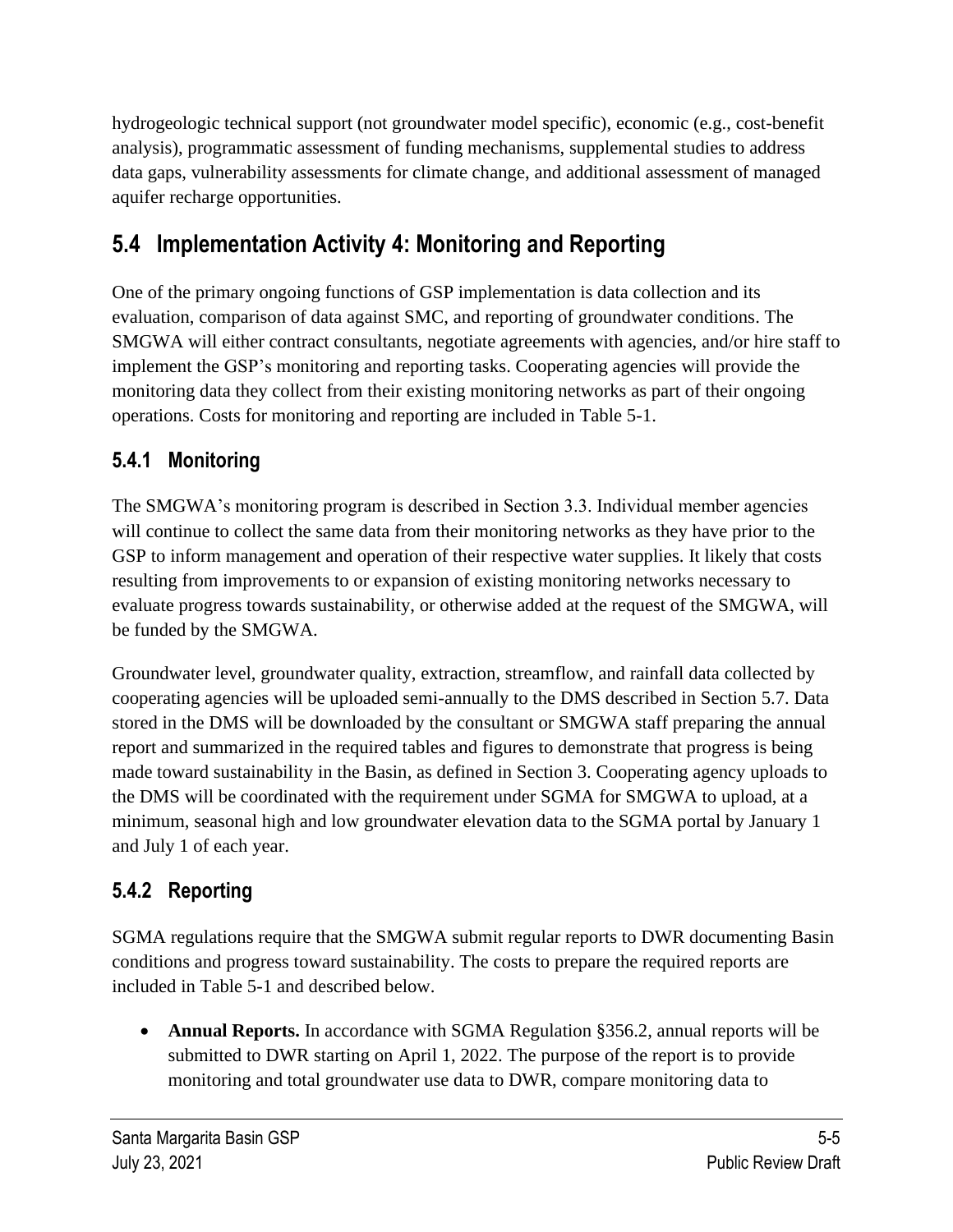sustainable management criteria, and adaptively implement actions and projects to achieve sustainability.

- **5-Year GSP Update Reports.** Five-year GSP update reports will be provided to DWR starting April 1, 2027. The SMGWA will evaluate the GSP at least every 5 years to assess whether it is achieving its sustainability goals. The evaluation will include a description of significant new information that has been made available since GSP adoption or amendment and whether the new information or understanding warrants changes to any aspect of the plan.
- **GSP Amendments.** Although not required by SGMA regulations, the SMGWA may prepare amendment(s) to the GSP as the monitoring networks are refined and understanding of basin conditions are improved over time. The amendment does not need to correspond to the GSP's 5-year update if there is an urgent need to make a change to the GSP.

# <span id="page-8-0"></span>**5.5 Implementation Activity 5: Implement Groundwater Extraction Metering for Non-***De Minimis* **Extractors**

The SMGWA will initiate a well metering program to collect volumes of non-*de minimis* groundwater extraction. These data will be used to assess and refine the sustainable yield calculation, which is used to define undesirable results related to the reduction of groundwater in storage sustainability indicator. The metering program will apply to all non-*de minimis* private pumping extracting more than 2 AFY and will be led by the County of Santa Cruz. Under the SGMA, private well owners who extract less than 2 AFY for domestic purposes (also called *de minimis* users), including individual water systems serving fewer than 5 connections, may not be required to meter their wells by the SMGWA. The SMGWA has no current plans to regulate or to charge a fee on either *de minimis* or non-*de minimis* private users. The SMGWA may evaluate these options as funding mechanisms in the future, with any fees that may be proposed being commensurate to the benefit received by *de minimis* and non-*de minimis* private users. Private users shall be engaged in this process.

Costs to implement the metering program are summarized in [Table 5-1.](#page-4-0) The costs include program development including timeline, guidance documents, and outreach; coordination of program set-up and implementation; participant tracking; and coordination of annual reporting by the participants. The SMGWA will initiate planning to develop the program in 2022 and aim to implement it within 2 years. It is anticipated the non-*de minimis* users will be responsible for all costs related to the purchase, installation, calibration, and operation of the meters as well as annual reporting to the SMGWA.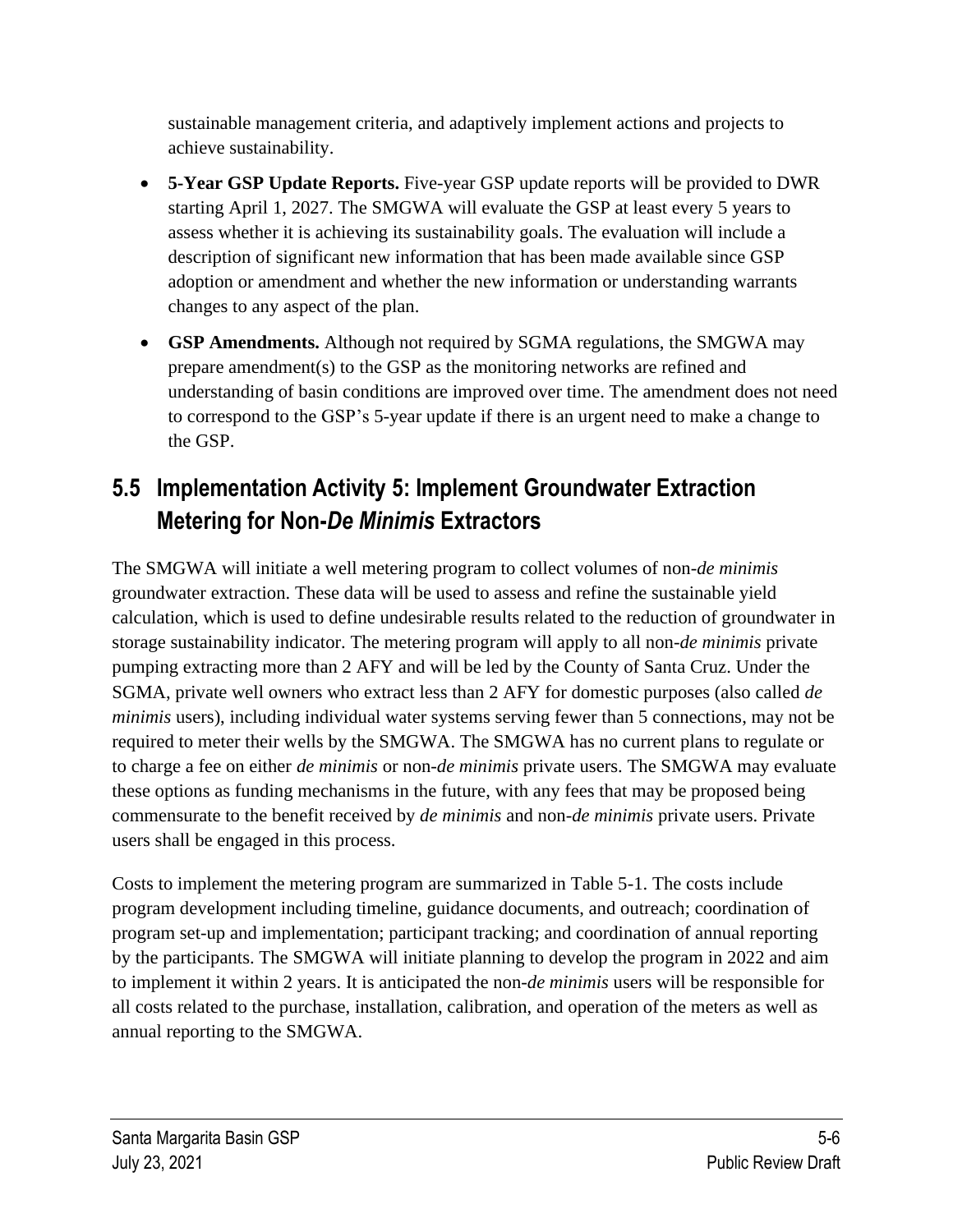# <span id="page-9-0"></span>**5.6 Implementation Activity 6: Address Hydrogeologic Conceptual Model, Groundwater Conditions, and Monitoring Network Data Gaps**

#### <span id="page-9-1"></span>**5.6.1 Identified Data Gaps**

Section 2 identifies several data gaps related to the hydrogeologic conceptual model and groundwater conditions. There are areas of the Basin with limited to no data available to develop the hydrogeologic conceptual model and calibrate the groundwater model. Data collection during GSP implementation will be used to refine the hydrogeologic conceptual model for better groundwater management in the following areas:

- 1. Communities where there are higher concentrations of private domestic *de minimis* wells pumping from either the Santa Margarita aquifer or Monterey Formation
- 2. The Butano aquifer where it is pumped at depths more than 1,000 feet by SVWD
- 3. Areas where shallow groundwater is connected to surface water and groundwater pumping may be causing depletion of surface water

In 2020, the SMGWA was awarded a Round 3 Water Quality, Supply, and Infrastructure Improvement Act of 2014 (Sustainable Groundwater Planning Grant Program) grant, administered by the California Department of Water Resources. In July 2021, a project funded by this grant will commence to expand the Basin's monitoring network through the installation of 8 new monitoring wells to fill the data gaps described above and described in more detail in Section 3.3.4.1.

Collection of additional hydrogeologic data during well installation of the 8 new monitoring wells, as well as their ongoing monitoring during GSP implementation will help the SMGWA improve Basin characterization. During drilling activities, groundwater level and water chemistry data will be collected, and drill cuttings will be examined to determine depths to the top of various geologic formations and the presence of sandy layers most suitable for aquifers. Gathering more lithologic and hydrostratigraphic data will help map the lateral and vertical extent, and aquifer characteristics of the principal aquifers and other formations with greater resolution. New information will further inform understanding of groundwater levels in parts of the Basin where no historical data exist and can be used to improve model calibration in those areas.

**Groundwater Level Spatial Data Gaps Near Groundwater Pumping**: Spatial data gaps are identified in areas pumped exclusively by *de minimis* and small water systems that lack historical groundwater level monitoring and hydrogeologic data. These data gaps will be addressed by installation of 4 new monitoring wells screened in targeted aquifers to collect groundwater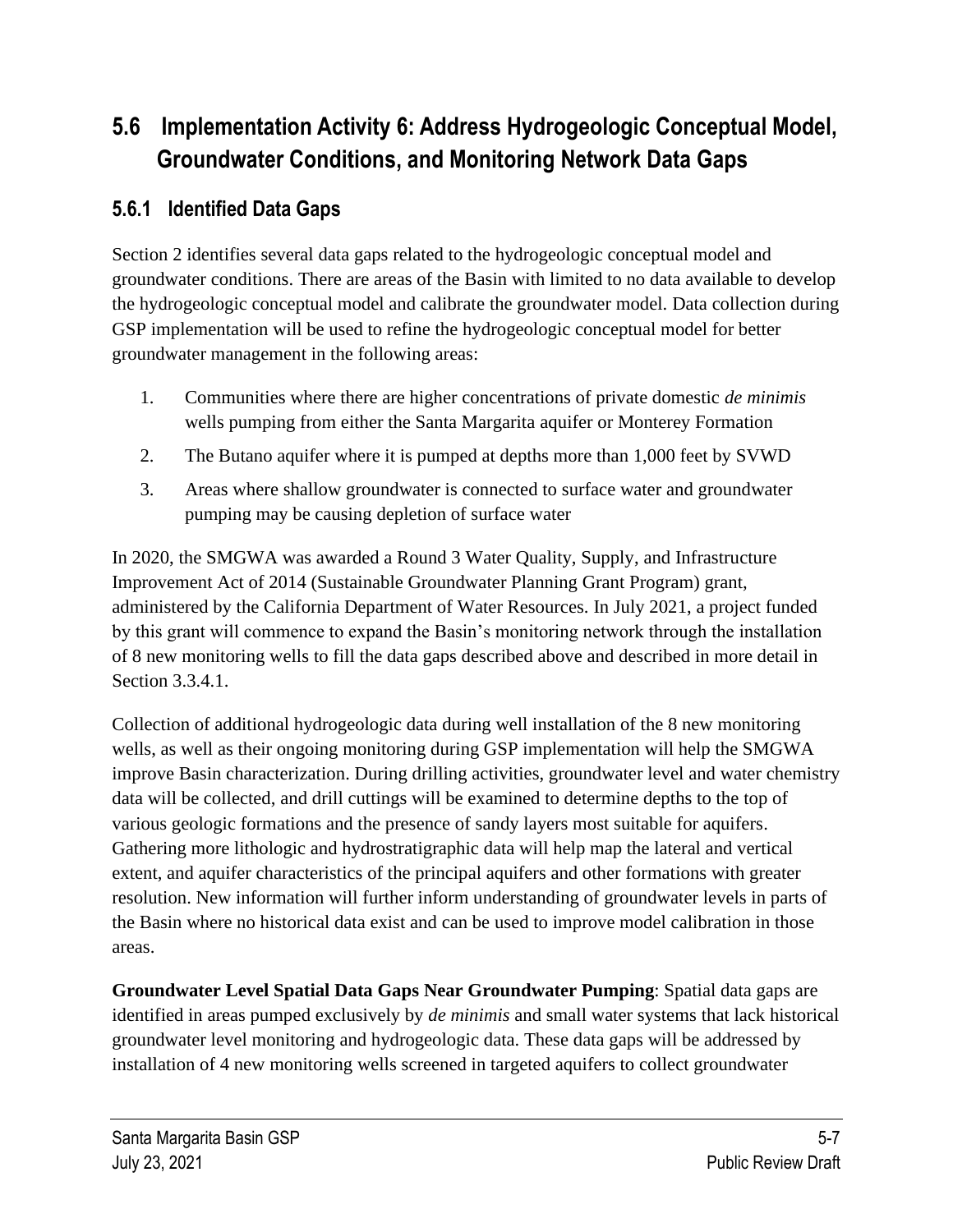levels: 1 well in the Santa Margarita aquifer, 2 wells in the Monterey Formation, and 1 well in the deep Butano aquifer.

**Groundwater Level Spatial Data Gaps Near Interconnected Creeks:** Spatial data gaps are identified in areas that have interconnected surface waters supported by aquifers pumped by municipal and private extractors, and with limited aquifer-specific groundwater level monitoring. In order to address these data gaps, 4 new monitoring wells will be installed with screen intervals in the aquifers underlying interconnected creeks. These wells will supplement the 2 existing shallow monitoring wells near creeks that are included as representative monitoring points for the depletion of interconnected surface water SMC. The new monitoring wells will include 4 wells in the Santa Margarita aquifer and 1 well in the Lompico aquifer.

**Localized Streamflow Monitoring Data Gaps**: During GSP development, streamflow monitoring data gaps were identified. To address the data gaps, 3 streamflow gauges were upgraded, and 2 new gauges were installed and calibrated early in 2021. The gauges are being monitored by the SMGWA and where possible will be paired with new monitoring wells to be constructed in 2022. There is one streamflow monitoring data gap of lower priority identified near Carbonera Creek which is not as connected to groundwater as most other creeks in the Basin and is therefore a lower priority to be addressed as funding becomes available.

### <span id="page-10-0"></span>**5.6.2 Implementation Plans for Addressing Data Gaps**

#### <span id="page-10-1"></span>**5.6.2.1 Groundwater Level Monitoring Network**

The planning and construction of 8 new groundwater level monitoring wells will commence in July 2021. Budget for the next 5 years is not included in Table 5-1 because the SMGWA has already been awarded DWR grant funding and has budgeted the required match. Given the need for landowner negotiations, and potential limitations on well construction during winter months, this project will be completed in 2022, after GSP adoption.

#### **5.6.2.2 Groundwater Storage Monitoring Network**

In 2022, the SMGWA plans to implement a non-*de minimis* groundwater extraction metering program as described in Section [5.5](#page-8-0) above. The more accurate groundwater pumping volumes generated from this program will be used to compile groundwater extraction data needed to assess whether the 5-year moving average Basin extraction is less than the sustainable yield which is used to determine reduction of groundwater storage undesirable results.

#### **5.6.2.3 Interconnected Surface Water Monitoring Network**

Four new monitoring wells, as part of the 8 new wells described in Section [5.6.2.1,](#page-10-1) will be completed in 2022 to improve understanding of surface water and groundwater interactions, to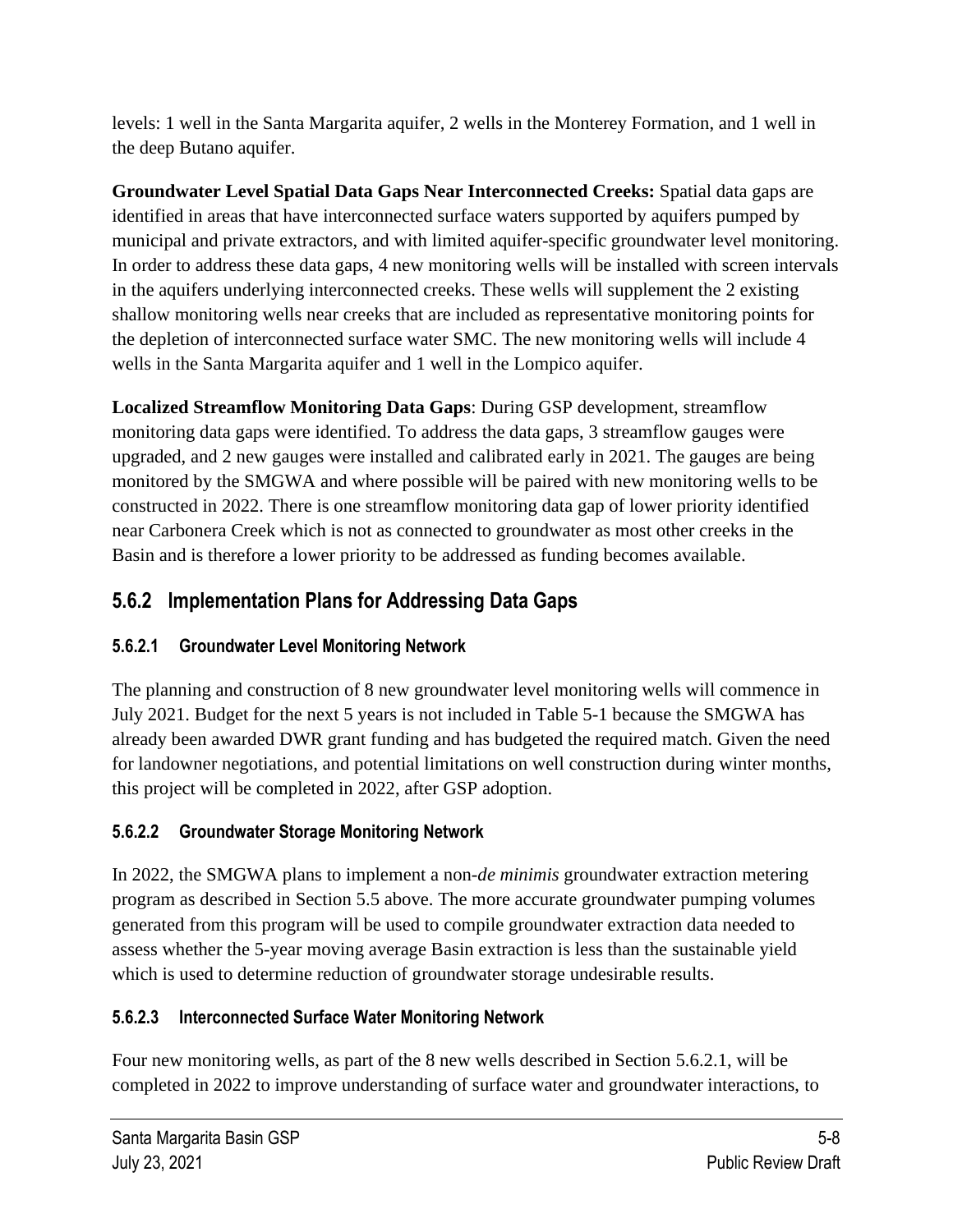improve the groundwater model simulations of and surface water interactions, and to become representative monitoring points (RMPs) for the depletion of interconnected surface water indicator. Budget is not included in Table 5-1 because the SMGWA has already been awarded DWR grant funding and has budgeted the required match. The first GSP 5-year update will include analyses on the new well groundwater level data recorded by data loggers adjacent to gauged streamflow, accretion studies, and GDE monitoring. Based on findings in that first GSP 5-year update, additional monitoring locations may be identified.

In addition, either a new stream gauge will be installed, or an old gauge will be reestablished on Carbonera Creek within the first 5 years of GSP implementation. The SMGWA's estimated costs to install, calibrate and maintain 1 streamflow gauge are presented in Table 5-1. This estimate includes one-time costs related to the initial establishment of the new station. The cost estimate includes planning, site selection, design specifications, and related pre-installation tasks. It includes the cost to install monitoring instrumentation, conduct surveys and related work to establish each monitoring site, develop rating curves to establish a stream stage-discharge relationship, routine data collection, and station maintenance. The assignment of roles and responsibilities (consultants and agency staff) will be evaluated as GSP implementation proceeds.

# <span id="page-11-0"></span>**5.7 Implementation Activity 7: Data Management System**

As described in Section 3.3.3, the SMGWA, Santa Cruz Mid-County Groundwater Agency (MGA), and County of Santa Cruz have established a regional DMS to upload, store, and review data collected by the GSP monitoring networks for the Santa Margarita and Santa Cruz Mid-County Basins. Having all groundwater related data in the DMS will streamline data collation while preparing GSP annual reports and 5-year updates. Ongoing costs to SMGWA, shared with the MGA, include fees for hosting, maintenance, and licensing of the WISKI DMS. Cooperating agencies that collect relevant data within the Basin will be responsible for semi-annual uploads to the DMS.

# <span id="page-11-1"></span>**5.8 Implementation Activity 8: Evaluate, Prioritize, and Refine Projects and Management Actions**

[Table 5-1](#page-4-0) does not include SMGWA costs for evaluating, prioritizing, and refining projects and management actions. This is because individual cooperating agencies will principally lead efforts on evaluating projects and management actions, but may and are encouraged to collaborate with each other on feasibility studies when practical. Project implementation will likely involve partnerships between interested parties and benefiting agencies.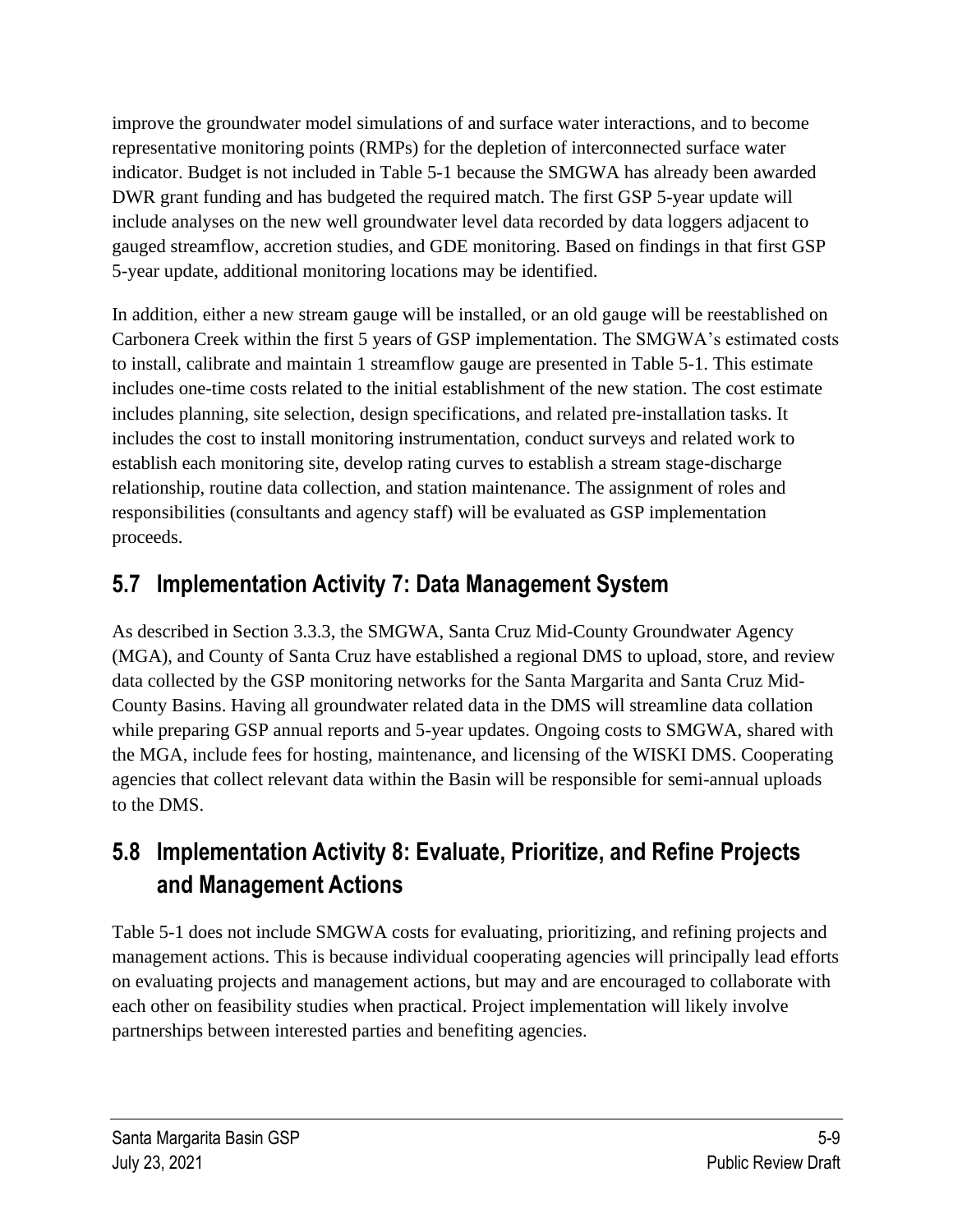Projects and management actions are needed to achieve the SMGWA's sustainability goals and improve individual agency water supply reliability. The Mount Hermon / South Scotts Valley subarea is targeted for projects that increase groundwater levels in the Lompico aquifer where lowered groundwater levels still occur. Historical groundwater level declines have been mitigated by water use efficiency programs and use of recycled water for non-potable uses, However, additional projects are needed to achieve the SMGWA's sustainability goals under a projected drier climate.

Before cooperating agencies can begin pilot studies and develop project designs, further study of project feasibility from a technical and operational perspective must be completed. Cooperating agencies will be examining several alternatives in parallel to ensure sufficient projects and actions to account for the level of uncertainty in the Basin's hydrogeologic conceptual model. Refinement of projects and management actions will occur simultaneously with refinement of the funding mechanism that supports them.

Activities that will take place during the first 5 years of implementation include:

- Reaching agreements between cooperating agencies to refine project descriptions
- Clarifying water rights for recharge opportunities and water transfers
- Using the groundwater model for evaluating how those projects improve groundwater conditions in relation to SMCs
- Identifying synergistic infrastructure that would allow different projects to complement each other, facilitating easier adaptive management of projects over time, if necessary
- Applying for change of diversion or change of timing on water rights, as necessary
- Refining capacities of proposed projects
- Refining costs of proposed projects based on evaluations discussed above
- Agreeing to preliminary cost share options based on refined costs
- If projects are adequately defined, producing preliminary design of projects
- Completing pilot testing of the top projects to confirm their feasibility for providing anticipated benefits without causing negative impacts to the Basin and its beneficial users
- Initiating environmental permitting for projects, as necessary

In general, the process to complete a project from inception to implementation can take 5 to 10 years. [Figure 5-1](#page-13-2) shows the steps that will be taken to complete projects found to be feasible. Projects that rely more on existing infrastructure will be completed closer to the 5-year time frame, but projects with many miles of pipeline, pump stations, and new treatment facilities will take closer to 10 years to complete.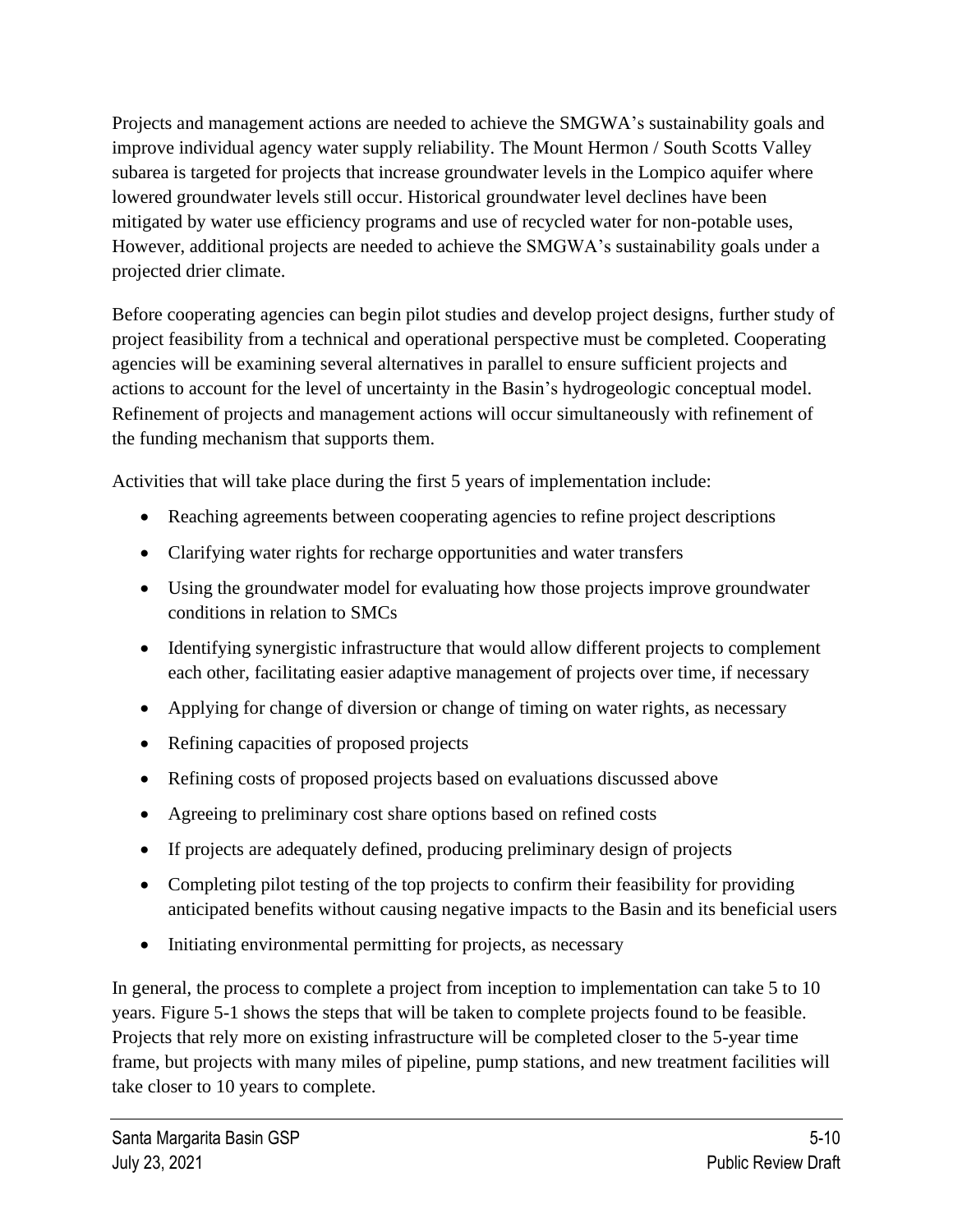

Figure 5-1. Project Development Process

# <span id="page-13-2"></span><span id="page-13-0"></span>**5.9 Financial Reserves and Contingencies**

Prudent financial management prescribes that the SMGWA carry a general reserve in order to manage cash flow and mitigate the risk of expense overruns due to unanticipated expenditures. General reserves have no restrictions and the ending balance in cash reserves becomes the beginning balance for the next fiscal year.

The SMGWA Treasurer, responsible for overseeing the financial health of the agency, will advise the Board on the appropriate reserves and requesting a contingency amount as part of the budget adoption process. An initial contingency of 10% of the annual budget is included in [Table](#page-4-0)  [5-1.](#page-4-0)

### <span id="page-13-1"></span>**5.10 GSP Implementation Schedule**

A general schedule showing the major GSP implementation activities and their estimated timelines during the first 5 years of GSP implementation is provided on [Figure 5-2.](#page-14-0) Project and management actions summarized in Section 4 will have their own implementation timelines that would be determined after the project is deemed feasibility and funding is secured.